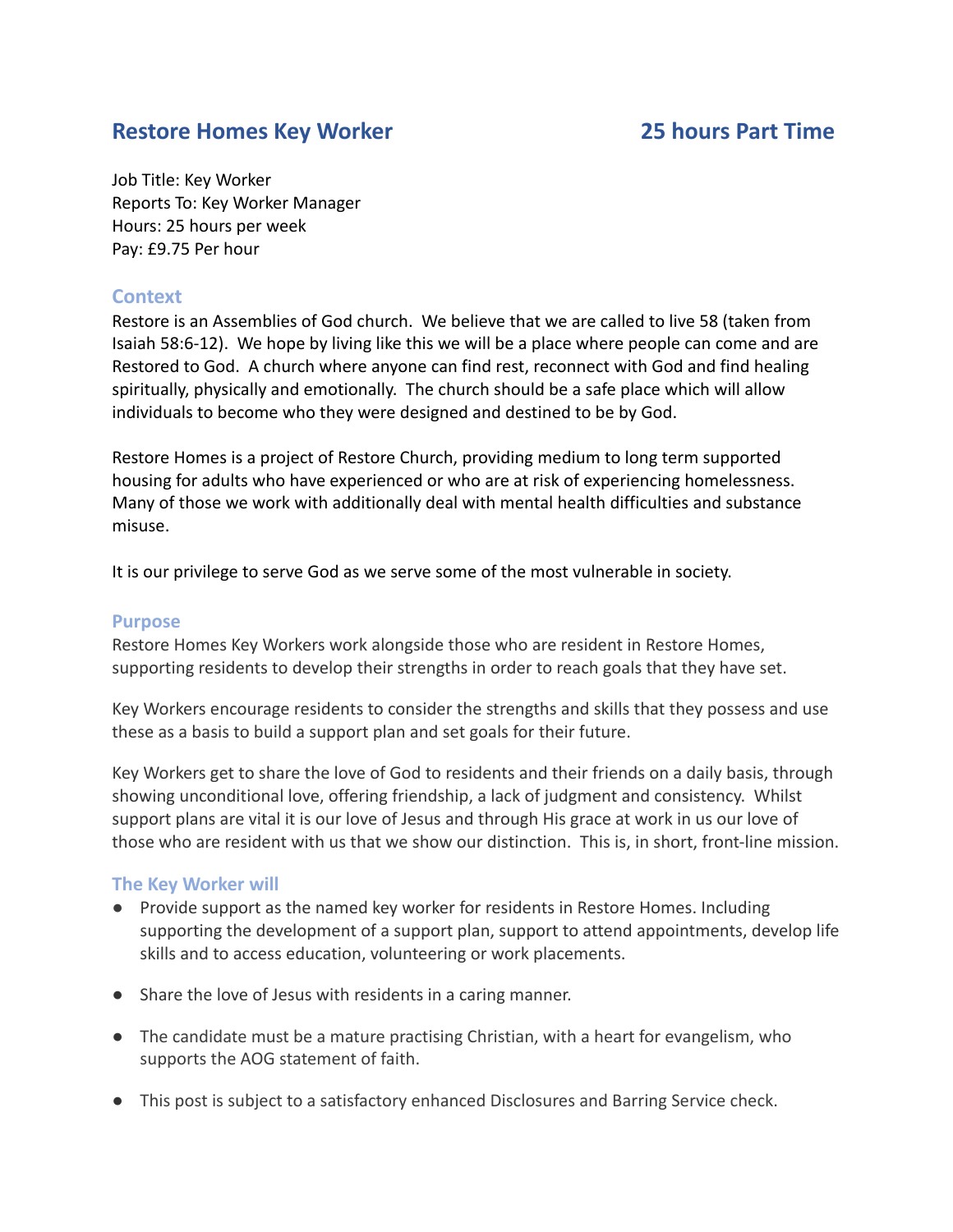- Restore Church has a commitment to equality and diversity.
- Please send CV & covering letter to:

Restore Church

Liqourpond Street

Boston

Lincolnshire

PE21 8UJ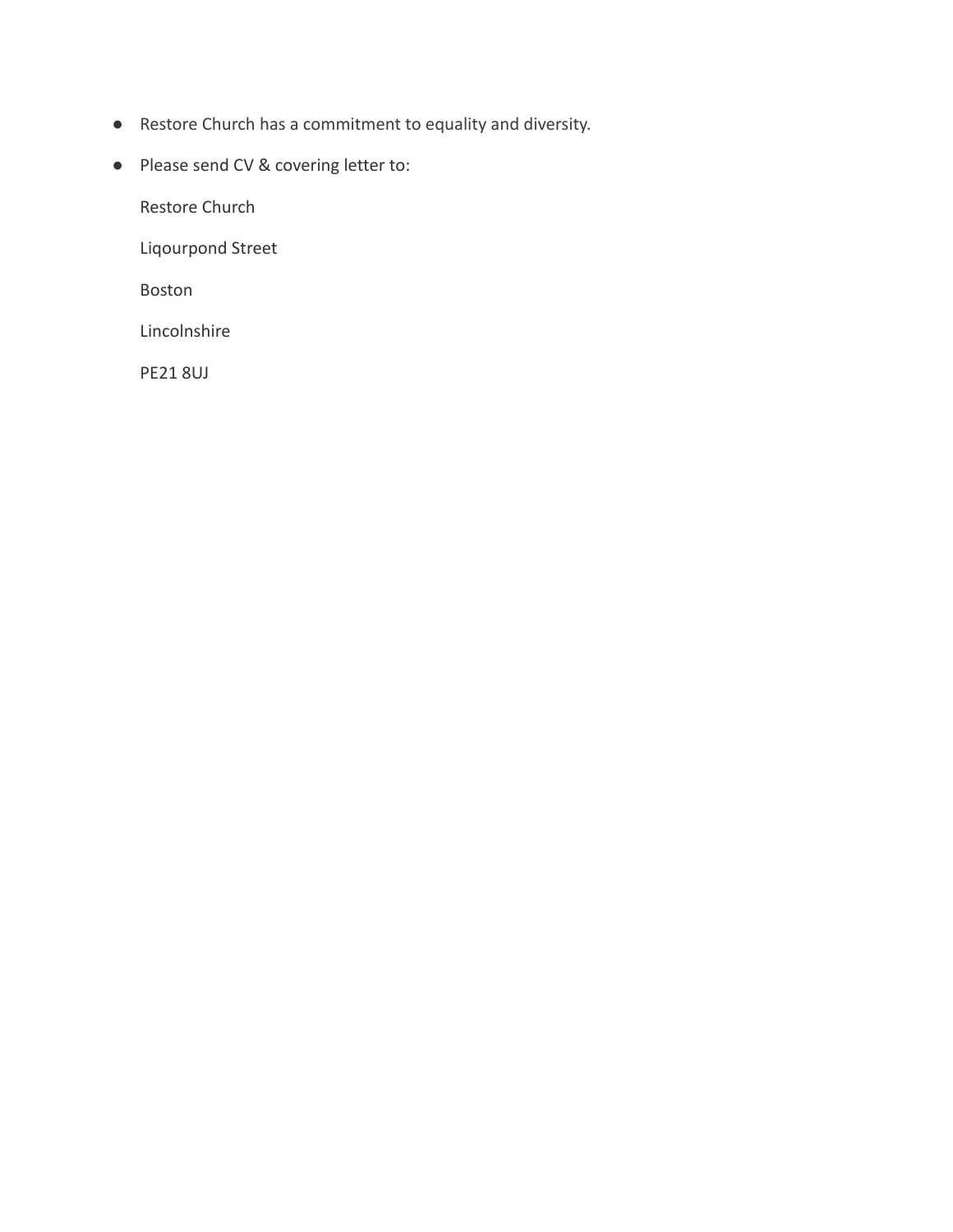# **Restore Homes Key Worker 25 hours Part Time**

Job Title: Key Worker Reports To: Key Worker Manager Hours: 25 hours per week Pay: £9.75 Per hour

# **Context**

Restore is an Assemblies of God church. We believe that we are called to live 58 (taken from Isaiah 58:6-12). We hope by living like this we will be a place where people can come and are Restored to God. A church where anyone can find rest, reconnect with God and find healing spiritually, physically and emotionally. The church should be a safe place which will allow individuals to become who they were designed and destined to be by God.

Restore Homes is a project of Restore Church, providing medium to long term supported housing for adults who have experienced or who are at risk of experiencing homelessness. Many of those we work with additionally deal with mental health difficulties and substance misuse.

It is our privilege to serve God as we serve some of the most vulnerable in society.

### **Purpose**

Restore Homes Key Workers work alongside those who are resident in Restore Homes, supporting residents to develop their strengths in order to reach goals that they have set.

Key Workers encourage residents to consider the strengths and skills that they possess and use these as a basis to build a support plan and set goals for their future.

Key Workers get to share the love of God to residents and their friends on a daily basis, through showing unconditional love, offering friendship, a lack of judgment and consistency. Whilst support plans are vital it is our love of Jesus and through His grace at work in us our love of those who are resident with us that we show our distinction. This is, in short, front-line mission.

## **Responsibilities and Duties include**

- Providing support as the named key worker for residents in Restore Homes. This will include:
	- Praying for residents by name and sharing points for prayer with their prayer partners.
	- Being ready to share your faith and to pray for residents as the opportunity arises.
	- Providing emotional support for an individual and supporting the development of relationships with other residents, family members and within the local community.
	- Support to access medical care including registering with medical services and accompanying to medical appointments where necessary.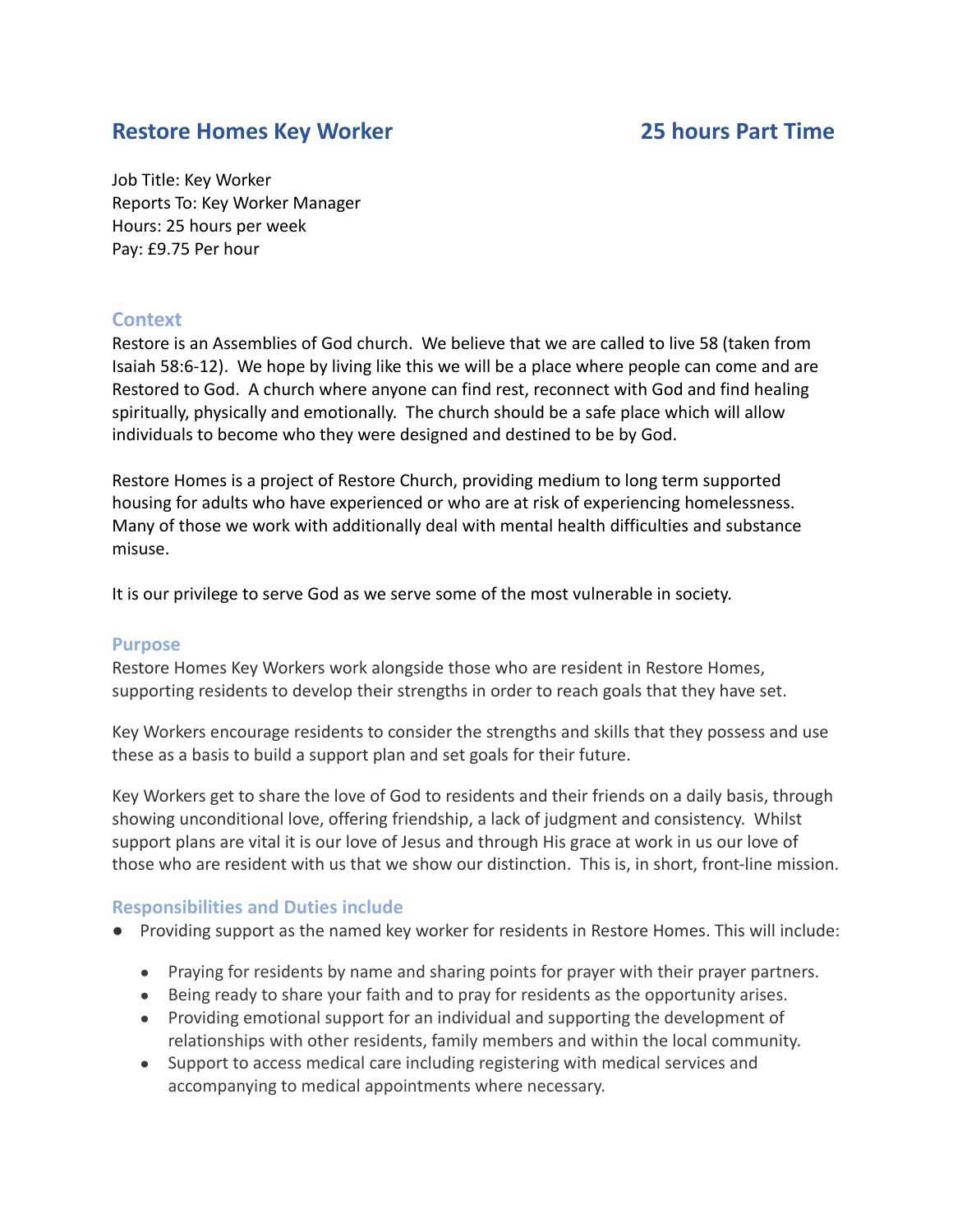- Encouraging and supporting the development of personal skills through hobbies and interests.
- Facilitating the development of life skills, such as self-care, budgeting, cooking and how to use domestic appliances.
- Encouraging and supporting access to education, volunteer and work placements.
- Support residents in completing and working towards goals in a support plan.
- Providing group sessions e.g. cooking workshop, work group or group support session which can be accessed by all residents of Restore Homes accommodation.
- Facilitating a monthly house meeting to discuss any problems or tensions and raise maintenance issues.
- Keep accurate and up to date confidential records on all contact with residents.

# **PERSON**

# **Qualifications**

There are no formal qualifications necessary to be a Key Worker. Life experience is highly valued for this role

Initial and ongoing training will be given for the role.

# **Experience**

Essential

- Evidence of passion for the vulnerable and those often excluded from society, such as those who have experienced homelessness, addictions, and mental health difficulties.
- Evidence of a passion to share the love of Jesus with people who do not yet know him.
- Excellent verbal communication skills and good written communication skills.
- Competent with IT including working with spreadsheets.

### Desirable

● Experience in the social care sector or in providing pastoral support.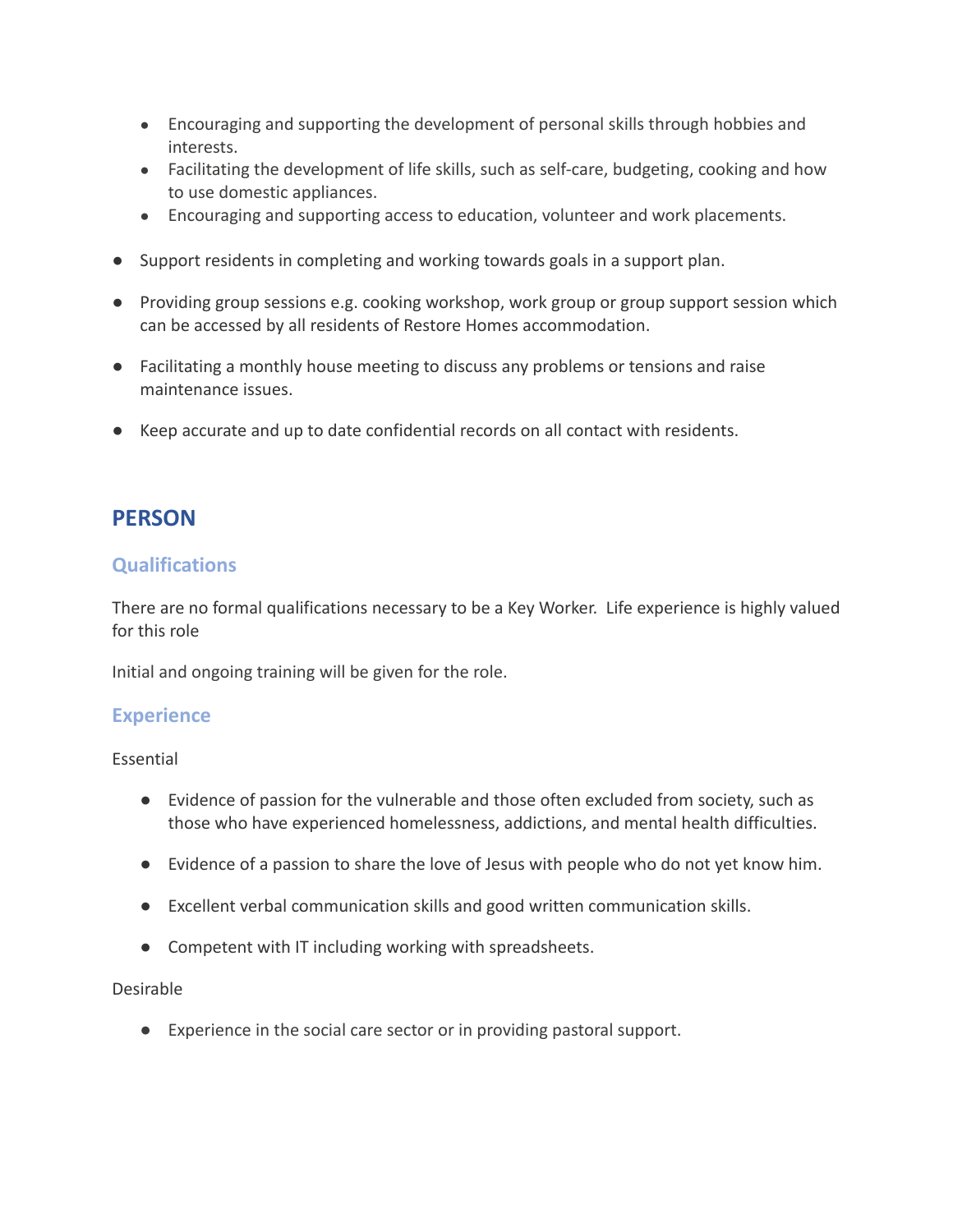# **Skills**

- The ability and desire to share your faith in an invitational and caring manner.
- A passion to help people fulfil their potential and an understanding that this will be different for everyone.
- The ability to communicate clearly and sensitively when talking with residents.
- Good listening skills.
- Great problem-solving skills and the ability to adapt and act accordingly to situations.
- Good time management skills to be able to support the needs of multiple residents.
- The ability to keep up with changing standards and codes of conduct in the social care sector.
- The ability to work both alone and as part of a team.
- A high level of patience and emotional resilience.
- Being empathetic towards everyone.
- The ability to make good, positive relationships with people.
- The ability to communicate with other healthcare professionals.
- A non-judgemental attitude regardless of a person's needs.
- The ability to remain calm under pressure and when dealing with challenging situations.

## **Christian commitment**

- **●** The candidate must be a mature practising Christian, with a heart for evangelism.
- The candidate must be able to verbally assent to the AOG statement of belief.
- The candidate must be able to actively participate in prayer and worship, both individual and corporate as an expression of their own personal faith.

This post is subject to a satisfactory enhanced Disclosures and Barring Service check.

Restore Church has a commitment to equality and diversity.

Please send CV & covering letter to: